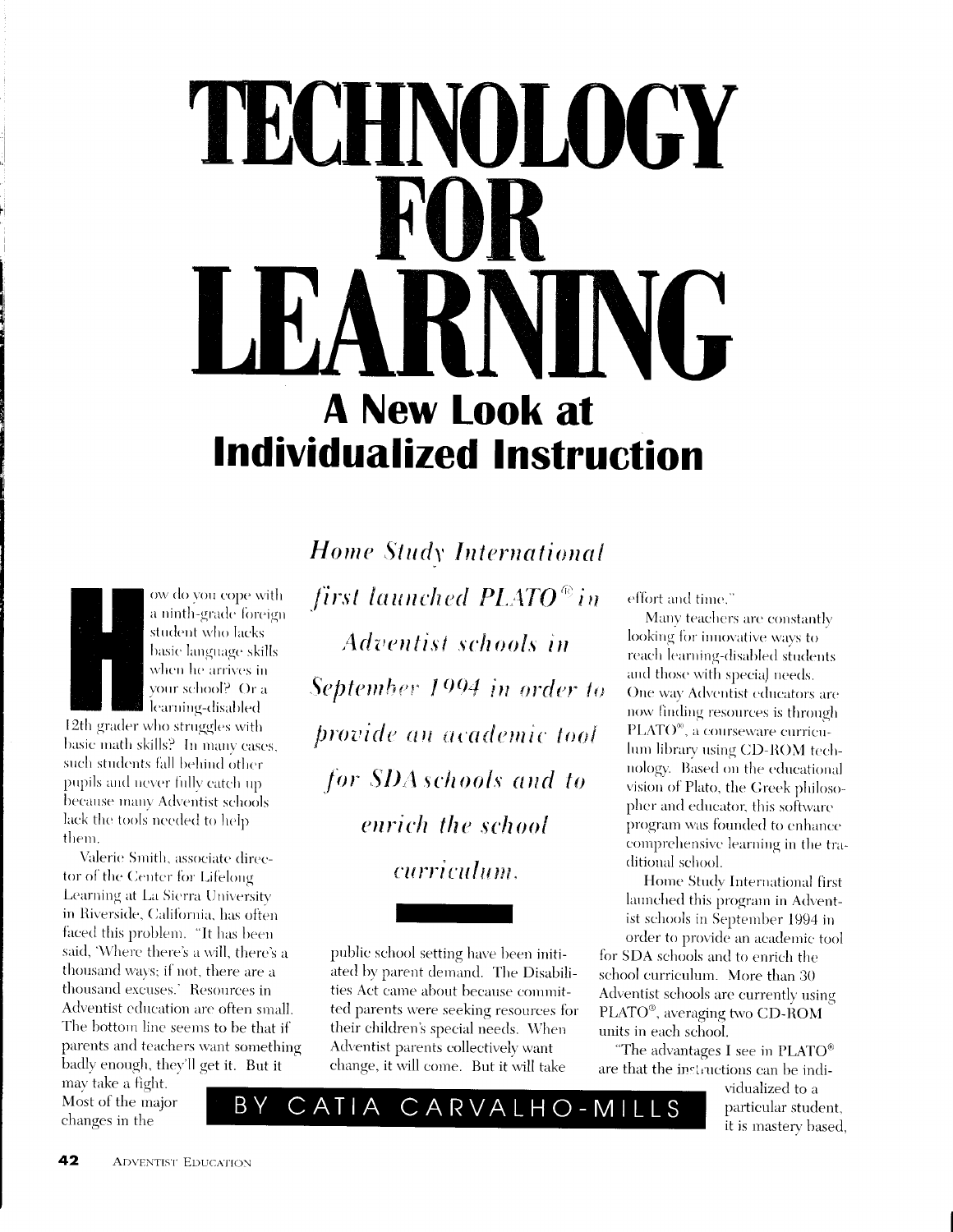it covers the entire general curriculum, and is not only remedial but is also beneficial to the gifted and talented student as well," says Larry D. Blackmer, associate superintendent of education for the Michigan Conference. "I also feel that this software package will allow small schools to augment their curriculum with classes such as calculus. This is not, in mv opinion, a novelty-type program that comes and goes, but a viable supplement to the traditional curriculum."

HSI is excited about the opportunity to help improve Adventist education by maximizing the use of technology in the classroom. PLATO<sup>®</sup> offers more than 2,000 lessons and 4,700 learning objectives in diverse areas such as language arts, math, science, life skills, and computer awareness. It provides a curricular approach to computer-based learning and individualized instruction. Schools currently using PLATO<sup>®</sup> can design it to be an enhancing tool that provides teachers with alternatives to help "at-risk," learning-disabled, and gifted students. To meet critical requirements, this curriculum library incorporates two essential components of effective computer-based education: Computer-assisted instruction presents the course content to the student, while computer-managed instruction routes the child through the lessons and tests and provides the instructor with comprehensive progress reports.

eachers can benefit from the program in two key areas: They can maximize their effectiveness in the classroom as the computer does some of the teaching, and they can expand their lesson plans by using the PLATO® curriculum guides.

Eileen Pilliner is the principal and seventh- and eighth-grade teacher at Shiloh SDA School in Ocala, Florida, one of the first SDA schools to purchase PLATO<sup>®</sup> units in September 1994. By using an overhead computer screen, she uses the PLATO® lessons in her teaching. After each quiz or test, Eileen determines which stu-

## dents need to be assigned to work on the computer. "The students beg me to stav after school and work on PLATO<sup>®</sup>," savs Pilliner, "whereas before they couldn't wait to get out of the classroom. I have seen the difference it can make in the students' attitude toward learning." Shiloh SDA School now has four units, one in each classroom.

"My students are making fantastic progress because of PLATO®. Our best results have come from a foreign student whose English skills have greatly improved with the use of the Basic Language Arts curriculum," savs Steve Dickman, principal at Harbert Hills Academy, a self-supporting school in Savannah, Tennessee. His school has been able to add to the curriculum and to help high school seniors prepare for the ACT test by taking a preparatory course available through PLATO<sup>®</sup>.

Chester Clark, a teacher at Valley Christian Academy in southern California, is finding PLATO® especially helpful for at-risk students who are preparing to take the high school

## Picture removed

equivalency (GED) test. "We are using PLATO<sup>®</sup> for three main areas: assessment, remedial help, and preparation for national standardized tests," savs Clark.

 $\overline{\phantom{a}}$  ithout question, PLATO<sup>60</sup> is beneficial to teachers in many areas. However, Adventist schools do face a challenge in raising the funds. PLATO<sup>®</sup> is sold to the government for \$10,000—which includes staging of the computer, training of faculty, travel cost, and software. However, because of various donations, the program has been sold to Adventist schools for \$3,000. In November of 1994, a Southern Union donor provided matching funds to install 30 units within the territory, making it possible for these schools to purchase the program for \$1,500. Some of the schools involved with the program are Georgia-Cumberland Academy, Greater Atlanta Adventist Academy, and Southern College of SDA.

HSI is working on grant proposals